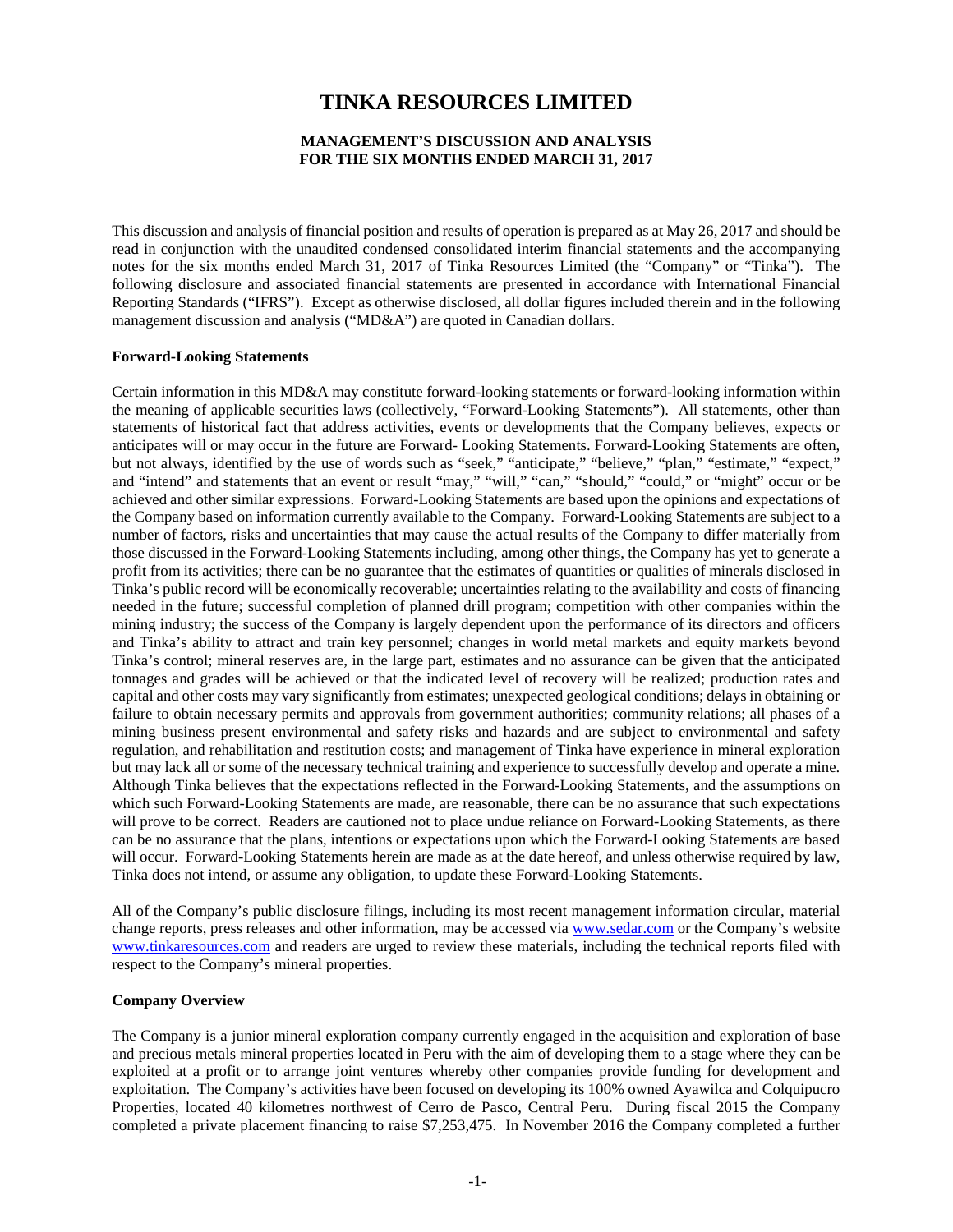private placement financing of \$11,000,000. These funds have been allocated towards the exploration of the Colquipucro and Ayawilca projects and for general working capital purposes. As of the date of this MD&A, the Company has not earned any production revenue, nor found any proven reserves on any of its properties. The Company is a reporting issuer in British Columbia and Alberta and trades on the TSX Venture Exchange ("TSXV") as a Tier 1 issuer, under the symbol "TK", on the Frankfurt Exchange under the symbol "TLD", and on the OTC Pink under the symbol "TKRFF".

# **Exploration Projects, Peru**

# *Introduction*

As of the date of this MD&A, Tinka owns 55 granted mining concessions covering 15,240 hectares at the Company's flagship Ayawilca Property in the Pasco - Huanuco regions of Peru, held by its 100% owned subsidiary, Tinka Peru SAC. The Company also holds four applications covering 2,100 hectares at Ayawilca. In addition, Darwin Peru SAC (Tinka 100%) holds two granted mining concessions covering 2,000 hectares at the Rurimarac gold property located in the Ancash region of Peru.

The Ayawilca Property is the Company's flagship project, located 200 kilometres northeast of Lima and 40 kilometres northwest of the Cerro de Pasco zinc-lead-silver mine. Ayawilca is located at elevations of between 3,800 and 4,400 metres. The Company defined an Inferred Zinc Mineral Resource in May 2016 based on 27,000 metres of drilling to December 2015. The Zinc Zone resource is a sulphide, carbonate replacement style deposit beginning at depths of 150 metres and extending to about 400 metres depth. Mineralization remains open in most directions. Zinc occurs as iron-rich sphalerite accompanied by abundant other sulphides including pyrite and pyrrhotite as well as magnetite, in the form of either flat-lying sulphide 'mantos' ranging from 10 to 30 metres thick, or as vertical 'chimneys' up to 200 metres. The zinc mantos are tens to hundreds of metres across. The zinc mineralization occurs together with indium ("In") with lesser silver ("Ag"), and lead ("Pb") in the form of galena. The Pucará Group, which hosts the zinc mineralization, is overlain by Goyllar Group sandstones 150 to 200 m thick.

An additional Tin ("Sn") Zone occurs within a pyrrhotite-bearing iron sulphide manto beneath the zinc zone at Central Ayawilca, with tin hosted by cassiterite. The Tin Zone has a thickness of 10 - 15 metres and is 300 metres across. Cassiterite is accompanied by minor chalcopyrite (copper sulphide) and stannite (tin copper sulphide).

The Colquipucro Silver resource on the Ayawilca Property lies two kilometres north of the Zinc Zone. Colquipucro is hosted by Goyllar Group quartz sandstone. Silver occurs in oxidised rocks from surface to a depth of 80 metres, within a number of fracture zones and disseminated within the weathered quartz sandstones.

# *Mineral Resources*

In May 2016, Tinka announced a resource update for its 100%-owned Ayawilca Zinc Zone sulphide deposit, which now consists of 18.8 million tonnes grading 8.2% zinc equivalent (ZnEq) at a cut-off grade of 5% ZnEq using a zinc price of US \$1.0/lb, as referred to in Table 1. The Company announced its first Tin Zone resource consisting of 5.4 million tonnes grading 0.89% tin equivalent (SnEq) at a cut-off grade of 0.45% SnEq, as referred to in Table 2. Both of the Mineral Resources are in accordance with the NI 43-101 Inferred Mineral Resource category at a cut-off grade equivalent to approximately US \$60/t, as estimated by Roscoe Postle Associates Inc. (RPA) of Toronto, Canada (see [News Release dated May 25, 2016\)](https://www.tinkaresources.com/news/tinka-increases-inferred-mineral-resources-at-ayawilca-zinc-resource-now-18-8-million-tonnes-at-8-2-zinc-eq-initial-tin-resource-5-4-million-tonnes-at-0-89-tin-eq).

| $\mathbf{ZnEq}$<br>% Cut-off | <b>Tonnage</b><br>(Mt) | ZnEq<br>% Grade | Zinc<br>$\frac{0}{0}$ | Lead<br>$\frac{0}{0}$ | <b>Indium</b><br>g/t | <b>Silver</b><br>g/t |
|------------------------------|------------------------|-----------------|-----------------------|-----------------------|----------------------|----------------------|
| 3                            | 22.3                   | 7.5             | 5.5                   | 0.2                   | 67                   | 13                   |
| 4                            | 20.9                   | 7.8             | 5.6                   | 0.2                   | 70                   | 14                   |
| 5                            | 18.8                   | 8.2             | 5.9                   | 0.2                   | 74                   | 15                   |
| 6                            | 13.1                   | 9.4             | 6.6                   | 0.2                   | 93                   | 16                   |
| ៗ                            | 9.5                    | 10.4            | 7.2                   | 0.2                   | 110                  | 17                   |

| Table 1 - Ayawilca Deposit Inferred Mineral Resources - Zinc Zone |  |
|-------------------------------------------------------------------|--|
|-------------------------------------------------------------------|--|

**Notes:**

1. Mineral Resources are reported above a cut-off grade of 5% ZnEq or approximately US \$60 per tonne NSR value.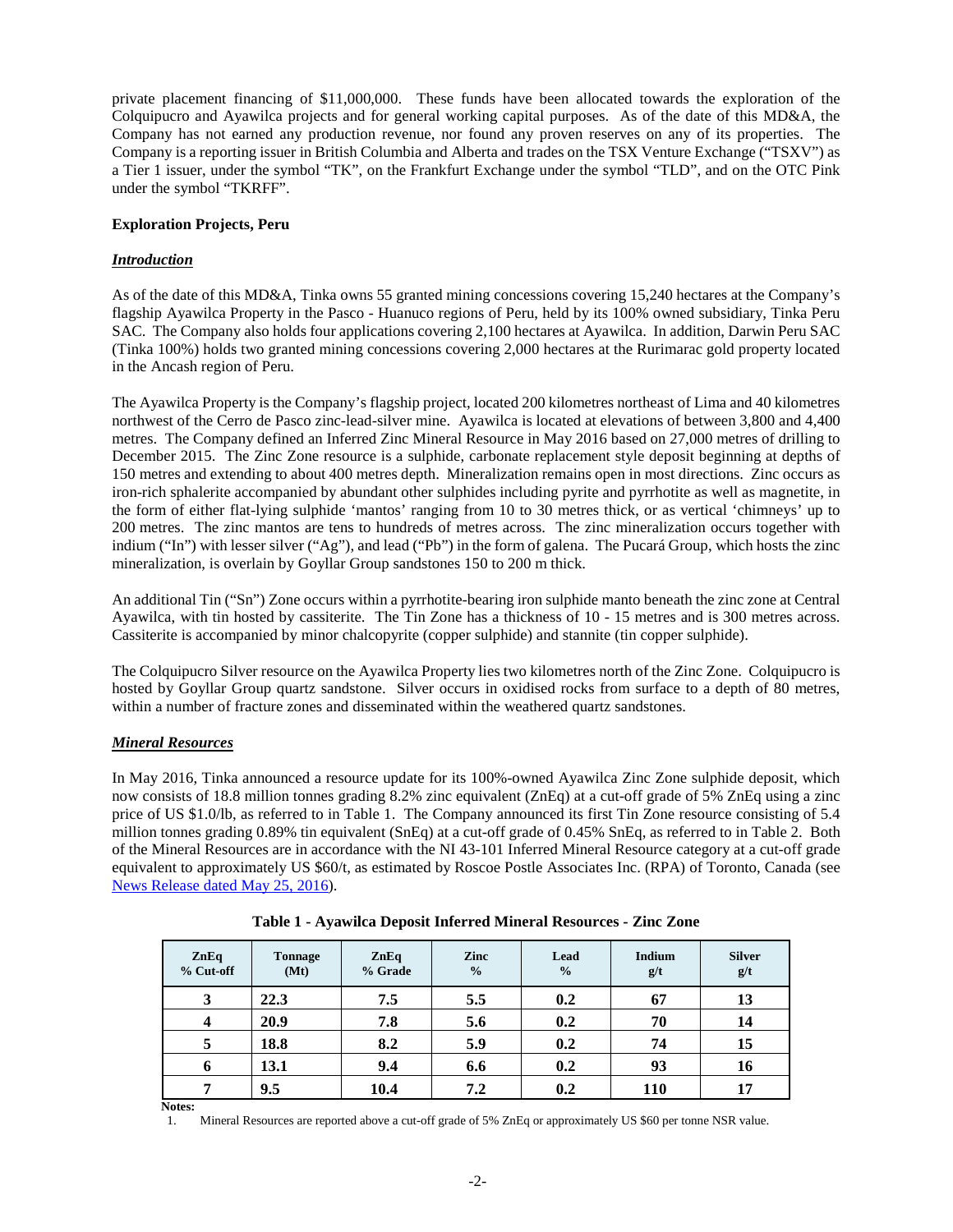- 2. The ZnEq grade was based on estimated metallurgical recoveries, assumed metal prices and smelter terms, which include payable factors, treatment charges, penalties, and refining charges. Metal price assumptions were: US \$1.00/lb Zn, US \$500/kg In, US \$20/oz Ag, and US \$1.00/lb Pb. Metal recovery assumptions were: 90% Zn, 75% In, 50% Ag, and 75% Pb. The NSR value for each block was calculated using the following NSR factors: US \$11.88 per % Zn, US\$ 4.16 per % Pb, US \$0.30 per gram In, and US \$0.28 per gram Ag.
- 3. The zinc equivalent (ZnEq.%) value was calculated using the following formula: ZnEq.(%) = [Zn(%)\*US \$11.88+Pb(%)\*US \$4.16+In(g/t)\*US \$0.30+Ag(g/t)\*US \$0.28]/ US \$11.88

| <b>SnEq</b><br>% Cut-off | <b>Tonnage</b><br>(Mt) | <b>SnEq</b><br>% Grade | <b>Tin</b><br>$\frac{0}{0}$ | Copper<br>$\frac{0}{0}$ | <b>Silver</b><br>g/t |
|--------------------------|------------------------|------------------------|-----------------------------|-------------------------|----------------------|
| 0.25                     | 5.7                    | 0.87                   | 0.73                        | 0.30                    | 18                   |
| 0.35                     | 5.6                    | 0.87                   | 0.74                        | 0.31                    | 18                   |
| 0.45                     | 5.4                    | 0.89                   | 0.76                        | 0.31                    | 18                   |
| 0.55                     | 3.8                    | 1.06                   | 0.91                        | 0.36                    | 18                   |
| 0.65                     | 3.2                    | 1.15                   | 1.00                        | 0.36                    | 18                   |

|  |  | Table 2 - Ayawilca Deposit Inferred Mineral Resources - Tin Zone |  |
|--|--|------------------------------------------------------------------|--|
|  |  |                                                                  |  |

**Notes:**

1. Mineral Resources are reported above a cut-off grade of 0.45% SnEq or approximately US \$60 per tonne NSR value.

2. The SnEq grade was based on estimated metallurgical recoveries, assumed metal prices and smelter terms, which include payable factors, treatment charges, penalties, and refining charges. Metal price assumptions were: US \$9/lb Sn, US \$3/lb Cu, and US \$20/oz Ag. Metal recovery assumptions were: 85% Sn, 75% Cu, and 50% Ag. The NSR value for each block was calculated using the following NSR factors: US \$130.36 per % Sn, US \$41.26 per % Cu, and US \$0.28 per gram Ag.

3. The tin equivalent (Sn Eq.%) value was calculated using the following formula: Sn Eq.(%) =  $[Sn(\%)*US $130.36+Cu(\%)*US $41.26+Ag(g/t)*US $0.28]/US $130.36$ 

The Ayawilca drill database includes 27,248 metres in 74 diamond drill holes. Readers are encouraged to read the technical report entitled "Technical Report on the Mineral Resource Estimate for the Ayawilca Property Department of Pasco, Peru", dated June 29, 2016 which can be found under the Company's profile on SEDAR at [http://www.sedar.com](http://www.sedar.com/) or on the Company's website at [NI 43-101 Technical Report Tinka Resources Ltd.](https://www.tinkaresources.com/projects/technical-reports)

The Mineral Resource estimate for the Colquipucro silver zone are described in the 2016 NI 43-101 report (NI 43-101 [Technical Report\)](https://www.tinkaresources.com/projects/technical-reports) but remain unchanged from the 2015 resource estimate. Indicated Mineral Resources at Colquipucro are estimated to be 7.4 million tonnes at an average grade of 60  $g/t$  Ag containing 14.3 million ounces of Ag, as referred to in Table 3. Inferred Mineral Resources are estimated to total 8.5 million tonnes at an average grade of 48 g/t Ag containing 13.2 million ounces of Ag. Mineral Resources are reported within a preliminary pit shell generated in Whittle software at a cut-off of 15 g/t Ag. The "High grade lenses" have a cut-off grade of 60 g/t Ag. The drill database for Colquipucro includes 8,003 m in 45 drill holes.

| <b>Classification/Zone</b> | <b>Tonnage</b><br>(Mt) | Аσ<br>$\left( \mathbf{g/t}\right)$ | Αg<br>(Moz) |
|----------------------------|------------------------|------------------------------------|-------------|
| <b>Indicated</b>           |                        |                                    |             |
| High grade lenses          | 29                     | 112                                | 104         |
| Low grade halo             | 45                     |                                    | 39          |
| <b>Total Indicated</b>     | 74                     |                                    | 14.3        |
| <b>Inferred</b>            |                        |                                    |             |
| High grade lenses          | フ フ                    | 105                                | 75          |
| Low grade halo             | 62                     |                                    | 57          |
| <b>Total Inferred</b>      |                        |                                    |             |

| Table 3 - Colquipucro Silver Mineral Resources as of May 25, 2016 |  |  |  |
|-------------------------------------------------------------------|--|--|--|
|                                                                   |  |  |  |

**Notes:**

1. Mineral Resources are reported within a preliminary pit shell and above a cut-off grade of 15 g/t Ag for the Low Grade Halo and 60 g/t Ag for the High Grade Lenses.

2. The cut-off grade is based on a price of US \$24/oz Ag.

**Qualified Person - Mineral Resources:** The Mineral Resources have been estimated by Mr. David Ross, P.Geo., an employee of RPA and independent of Tinka. By virtue of his education and relevant experience, Mr. Ross is a "Qualified Person" for the purpose of National Instrument 43-101. The Mineral Resources have been classified in accordance with CIM Definition Standards for Mineral Resources and Mineral Reserves (May, 2014).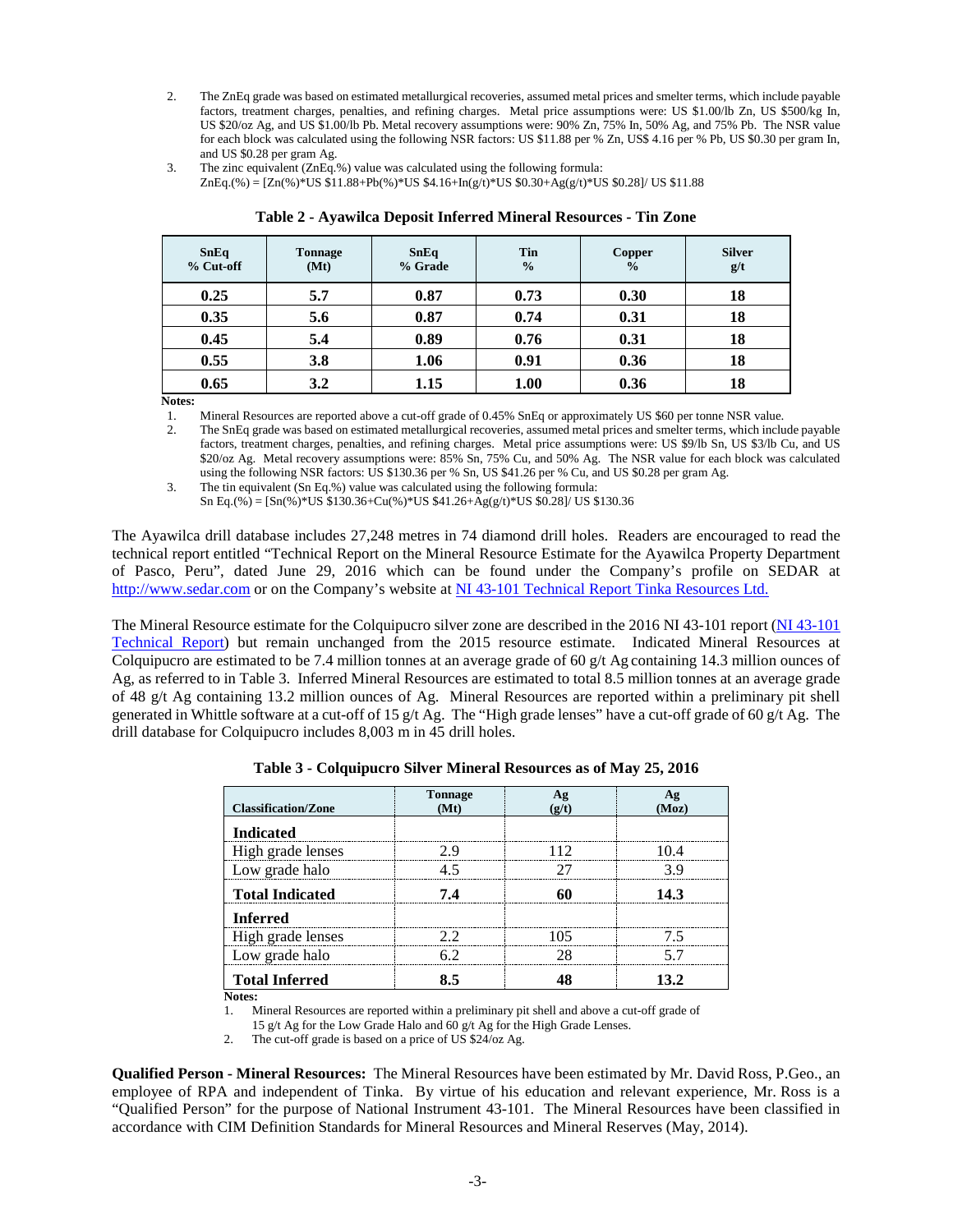# *2017 Drill Program – A New Discovery at South Ayawilca*

A 10,000 to 15,000 metre drill program commenced at Ayawilca in February 2017, immediately after reception of drill permits. The current drill program is targeting an expansion of the zinc resources by step out drilling away from existing resources, as well as testing a number of new targets including at Zone 3 and Chaucha.

A new zinc discovery was made at South Ayawilca with the first hole of the program, A17-056, almost 400 metres from the existing resource. To date, six holes have been released to the market. Drill highlights to date include:

# Hole A17-056:

- 63.9 metres at 5.6% zinc, 17 g/t silver and 29 g/t indium from 126 metres depth, *including*:
	- $17.9$  metres at 11.6% zinc, 36 g/t silver and 20 g/t indium from 127.5 metres depth; and
- 51.9 metres at 10.1 % zinc, 62 g/t silver & 233 g/t indium from 242.0 metres depth, *including*:
	- 14.9 metres at 20.6 % zinc, 152 g/t silver & 441 g/t indium from 279.0 metres depth, *including*:
	- 6.4 metres at 37.5 % zinc, 301 g/t silver & 916 g/t indium from 279.0 metres depth;

#### Hole A17-057:

- 40.1 metres at 9.1 % zinc,  $22 \frac{g}{t}$  silver  $\&$  168  $\frac{g}{t}$  indium from 157.6 metres depth, *including*:
	- 9.6 metres at 16.8 % zinc, 22 g/t silver & 299 g/t indium from 168.2 metres; and
- 15.3 metres at 20.0 % zinc, 2.5 % lead, 102 g/t silver & 263 g/t indium from 264.0 metres depth, *including*:
	- 3.25 metres at 34.5% zinc, 2.1 % lead, 96 g/t silver & 196 g/t indium from 265.75 metres;
	- 5.2 metres at 32.5 % zinc, 69 g/t silver, & 639 g/t indium from 272.5 metres depth;

## Hole A17-061:

- 18.6 metres at 10.4 % zinc & 52 g/t silver from 184.0 metres depth (includes 3.1 metres no recovery assigned a zero grade), *including*:
	- 2.6 metres at 23.6 % zinc, 2.4 % lead & 192 g/t silver from 196.2.0 metres depth; and
- 13.4 metres at 18.7 % zinc, 57 g/t silver & 463 g/t indium from 220.0 metres depth, *including*:
	- 7.9 metres at 29.3 % zinc, 71 g/t silver & 719 g/t indium from 224.1 metres depth;

Drilling is continuing with 3 rigs turning at South Ayawilca, aiming to expand the resources in that area but also to join the zinc mineralization with the Zinc Zone resources at Central and West Ayawilca. A fourth drill rig will commence drilling at Zone 3 before the end of May 2017.

# *2016 Metallurgical Test Work*

In October 2016, Tinka completed initial metallurgical flotation tests of zinc sulphide samples from West Ayawilca. The test work showed that the zinc sulphide mineralization is amenable to industry standard flotation processing. Zinc recoveries of 98% were produced in first pass (rougher) flotation tests from two typical grade composites. A zinc concentrate grade of 52% Zn was achieved in second pass (cleaner) flotation. Indium recoveries were similar to the zinc. The tests were carried out by SGS Peru under the supervision of Transmin Consultants of Lima, Peru.

Two composite samples (7.1% and 10.0% Zn, respectively) were prepared from quarter-core samples of typical zinc mineralization from West Ayawilca. Industry standard flotation techniques using accepted reagents and three stages of open-cycle cleaner flotation tests produced saleable zinc concentrate grades, with attractive indium credits. Summary of the composites, rougher concentrate recoveries and cleaner concentrate recoveries are shown in Tables 4 and 5. Cleaner tests were conducted by 'open cycle', meaning recoveries were lower than would be achieved under 'closed cycle' tests. These metallurgical results are considered positive initial test results.

| <b>Composite Grade</b> |  | <br>w |
|------------------------|--|-------|
|                        |  |       |
|                        |  |       |

### **Table 4. Summary of composite samples grades from West Ayawilca**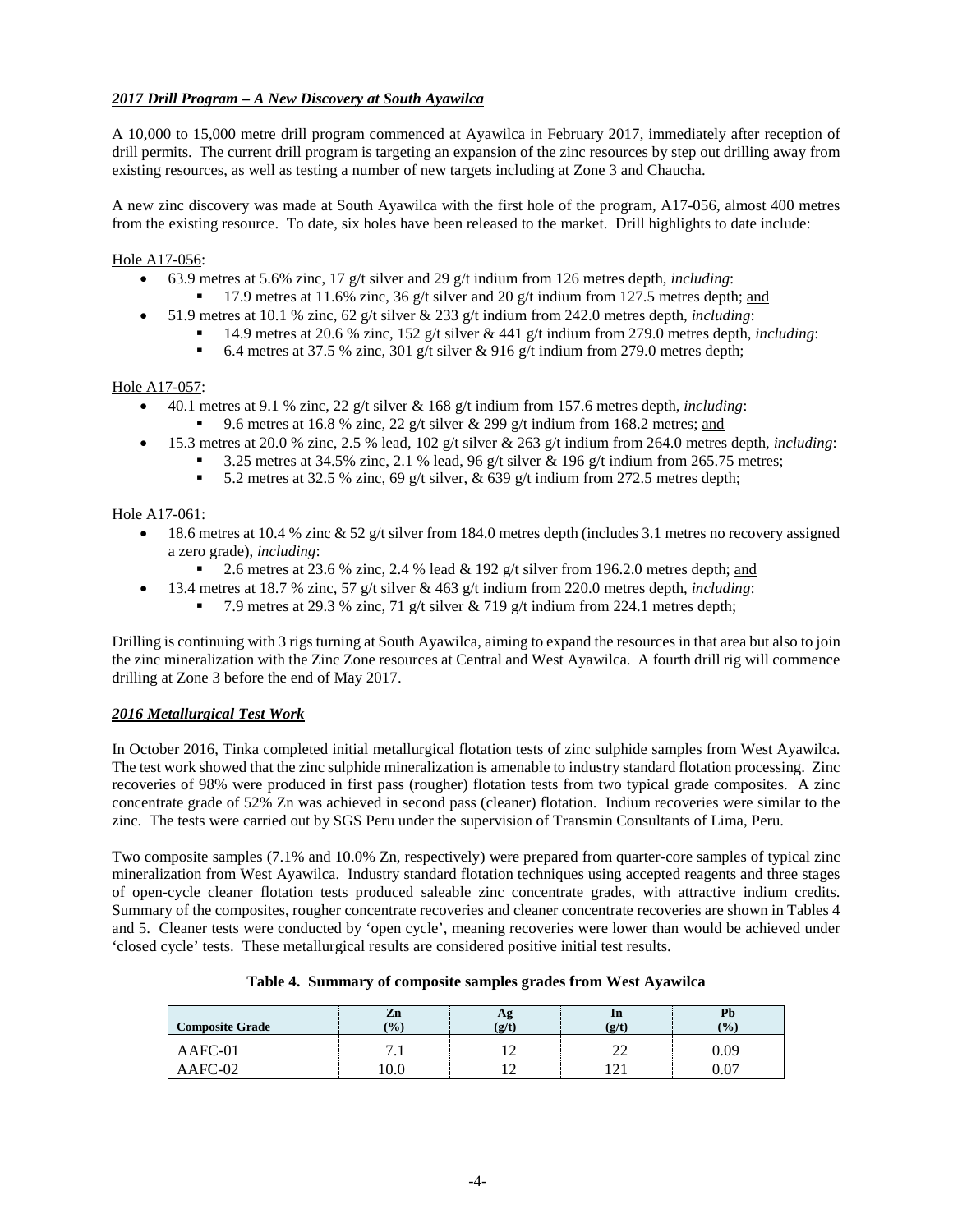|                        |                   | <b>Rougher Concentrate Grade</b> |            |                      | <b>Rougher Recovery</b> |                               |  |
|------------------------|-------------------|----------------------------------|------------|----------------------|-------------------------|-------------------------------|--|
| <b>Composite Grade</b> | $\mathbf{Zn}$ (%) | Ag(g/t)                          | In $(g/t)$ | $\mathbf{Zn}$ (%)    | Ag (%)                  | In $\left(\frac{0}{0}\right)$ |  |
| $AAFC-01$              | 32.9              | 40.9                             | 95.2       | 98.7                 | 78.5                    | 94.6                          |  |
| AAFC-02                | 40.3              | 33.2                             | 471        | 98.5                 | 73.2                    | 97.4                          |  |
|                        |                   | 3rd Cleaner Concentrate Grade    |            | 3rd Cleaner Recovery |                         |                               |  |
| <b>Composite Grade</b> | $\mathbf{Zn}$ (%) | Ag(g/t)                          | In $(g/t)$ | $\mathbf{Zn}$ (%)    | Ag (%)                  | In $\left(\frac{9}{6}\right)$ |  |
| AAFC-01                | 50.8              | 55.4                             | 152        | 64.5                 | 45.1                    | 63.9                          |  |
|                        |                   |                                  |            |                      |                         |                               |  |

# **Table 5. Recoveries of zinc concentrates for West Ayawilca composites**

# *Rurimarac Gold Property*

The Rurimarac gold property (including Tinka Nueve) is located in the Department of Ancash in central Peru. The property consists of two, 100% owned, mining concessions covering 2,000 hectares (Tinka Nueve and Rurimarac 1).

The principal target at Rurimarac lies beneath an outcropping zone of oxide gold mineralization. Previous sampling in 65 pit and trench samples up to 1 metre deep ranged in grade from 0.1 g/t to 39 g/t gold, with an average grade of 5.1 g/t gold. A single drill hole by Tinka intersected 6 metres grading  $3.3$  g/t gold from 60 metres depth in a fault zone in 2009.

Tinka is continuing to review options to move this project forward, with farm-out options being considered.

## **Qualified Person**

The qualified person for the Company's projects, Dr. Graham Carman (FAUSIMM), President and CEO of the Company, has reviewed and approved the technical information in this MD&A.

#### **Selected Financial Data**

The following selected financial information is derived from the unaudited condensed consolidated interim financial statements of the Company.

|                                      | Fiscal 2017                 |                 |                  | Fiscal 2016            |                        |                 |                         | Fiscal 2015            |  |
|--------------------------------------|-----------------------------|-----------------|------------------|------------------------|------------------------|-----------------|-------------------------|------------------------|--|
|                                      | <b>Mar. 31</b><br>2017<br>S | Dec. 31<br>2016 | Sept. 30<br>2016 | <b>Jun. 30</b><br>2016 | <b>Mar. 31</b><br>2016 | Dec. 31<br>2015 | <b>Sept. 30</b><br>2015 | <b>Jun. 30</b><br>2015 |  |
| <b>Operations:</b>                   |                             |                 |                  |                        |                        |                 |                         |                        |  |
| Revenues                             | Nil                         | Nil             | Nil              | Nil                    | Nil                    | Nil             | Nil                     | Nil                    |  |
| <b>Expenses</b>                      | (1, 153, 703)               | (472, 787)      | (283, 858)       | (445, 266)             | (310,627)              | (440, 784)      | (363, 747)              | (821, 367)             |  |
| Other items                          | 28,642                      | 58,920          | (176, 247)       | 9,310                  | (50, 377)              | (13,020)        | 134,370                 | (5,172)                |  |
| Net loss and<br>comprehensive loss   | (1,125,061)                 | (413, 867)      | (460, 105)       | (435, 956)             | (361,004)              | (453.804)       | (229,377)               | (826, 539)             |  |
| Loss per share<br>-basic and diluted | (0.00)                      | (0.00)          | (0.01)           | (0.00)                 | (0.00)                 | (0.00)          | (0.00)                  | (0.01)                 |  |
| Dividends per share                  | Nil                         | Nil             | Nil              | Nil                    | Nil                    | Nil             | Nil                     | Nil                    |  |
| <b>Balance Sheet:</b>                |                             |                 |                  |                        |                        |                 |                         |                        |  |
| Working capital                      | 10,707,494                  | 11,580,424      | 1,691,780        | 2,692,830              | 3,661,246              | 4,520,484       | 6,419,711               | 8,807,814              |  |
| Total assets                         | 33,834,964                  | 33,871,065      | 23,782,063       | 24, 193, 242           | 24,614,226             | 25,167,499      | 25,808,464              | 25,737,199             |  |
| Total long-term liabilities          | Nil                         | Nil             | Nil              | Nil                    | Nil                    | Nil             | Nil                     | Nil                    |  |

# **Results of Operations**

*Three Months Ended March 31, 2017 Compared to Three Months Ended December 31, 2016*

During the three months ended March 31, 2017 ("Q2") the Company reported a net loss of \$1,125,061, compared to a net loss of \$413,867 for the prior three months ended December 31, 2016 ("Q1"), an increase in loss of \$711,194. The increase in loss was mainly attributed to a \$766,974 increase in share-based compensation expenses. During Q2 the Company recorded \$751,667 (Q1 - \$13,278) share-based compensation expense relating to the granting of 5,510,000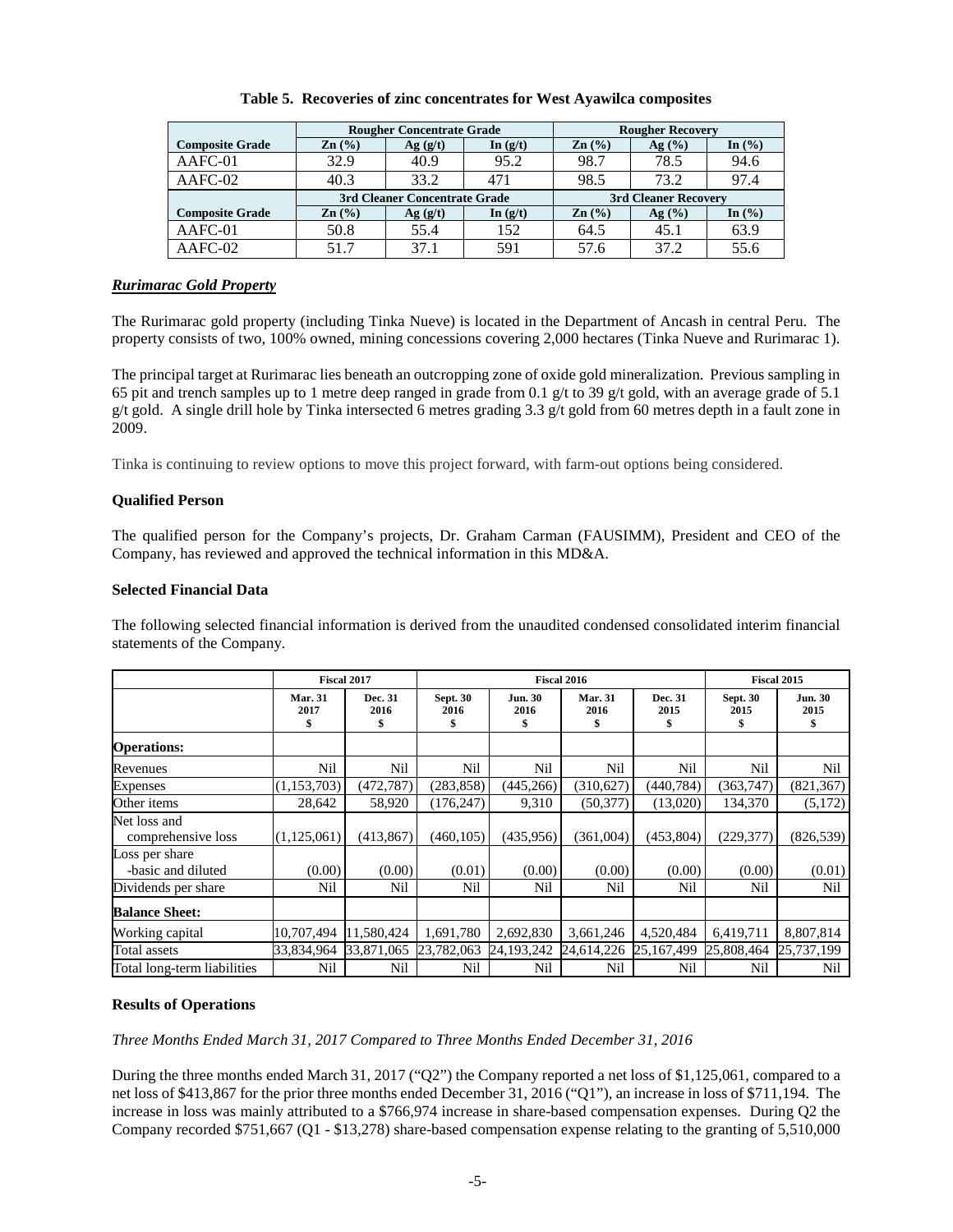(Q1 - 108,750) share options. In addition during Q2 the Company recorded share-based compensation of \$28,585 (Q1 - \$nil) on the vesting of share options which had been previously granted. The increase in loss in Q2 was partially offset by:

- (i) a \$36,720 decrease in audit fees. During Q1 the Company was billed \$36,720 for audit services performed on its year-end financial statements. No further audit fees were billed in Q2; and
- (ii) a \$43,411 decrease in professional fees. During Q2 the Company recorded \$42,001 (Q1 \$85,412 for professional fee expenses, of which:
	- \$38,313 (Q1 \$43, 478) was attributed to directors and officers of the Company;
	- \$3,688 (Q1 \$6,374) was reimbursed to a public company with certain common directors for shared personnel, office and other costs; and
	- in Q1, \$35,560 was incurred with various parties for financial advisory services. The Company did not engage these services in Q2.

#### *Six Months Ended March 31, 2017 Compared to Six Months Ended March 31, 2016*

During the six months ended March 31, 2017 (the "2017 period"), the Company reported a net loss of \$1,538,928 (\$0.01 per share), compared to a net loss of \$814,808 (\$0.00 per share) for the six months ended March 31, 2016 (the "2016 period"), an increase in loss of \$724,120.

Expenses increased by \$875,079, from \$751,411 during the 2016 period to \$1,626,490 during the 2017 period. Specific expenses of note are as follows:

- (i) during the 2017 period the Company was billed \$32,811 (2016 \$25,676) for accounting and administration services of which \$20,550 (2016 - \$19,700) was billed for accounting and administration services provided by Chase Management Ltd. ("Chase") a private company owned by Mr. Nick DeMare, the Chief Financial Officer ("CFO") and a director of the Company;
- (ii) during the 2017 period the Company expensed \$127,413 (2016 \$110,602) for professional fees, of which:
	- \$81,791 (2016 \$73,277 ) was attributed to directors and officers of the Company;
	- \$10,062 (2016 \$7,325) was reimbursement to a public company with certain common directors for shared personnel, office and other costs; and
	- \$35,560 (2016 \$30,000) was incurred with various parties for financial advisory services.

The Company also capitalized \$65,731 (2016 - \$55,419) for professional fees to exploration and evaluation assets. See also "Transactions with Related Parties";

- (iii) share-based compensation of \$764,945 (2016 \$20,018) was recorded during the 2017 period relating to the granting of 5,618,750 (2016 - 580,000) share options. In addition the Company also recorded share-based compensation of \$28,585 (2016 - \$19,547) on the vesting of stock options which were previously granted;
- (iv) on July 25, 2016 the Company engaged Alpha to provide investor relations services, at a monthly fee of \$5,000. During the 2017 period the Company was billed a total of \$30,000 by Alpha. No investor relations activities were conducted in the 2016 period;
- (v) audit fees of \$36,720 (2016 \$32,640) were incurred for the Company's year-end financial statements;
- (vi) corporate development expense increased by \$36,064, from \$3,701 during the 2016 period to \$39,765 during the 2017 period;
- (vii) investment conference expenses increased by \$6,925, from \$21,890 during the 2016 period to \$28,815 during the 2017 period. During the 2017 period the Company participated in more investment conferences in North America and Europe.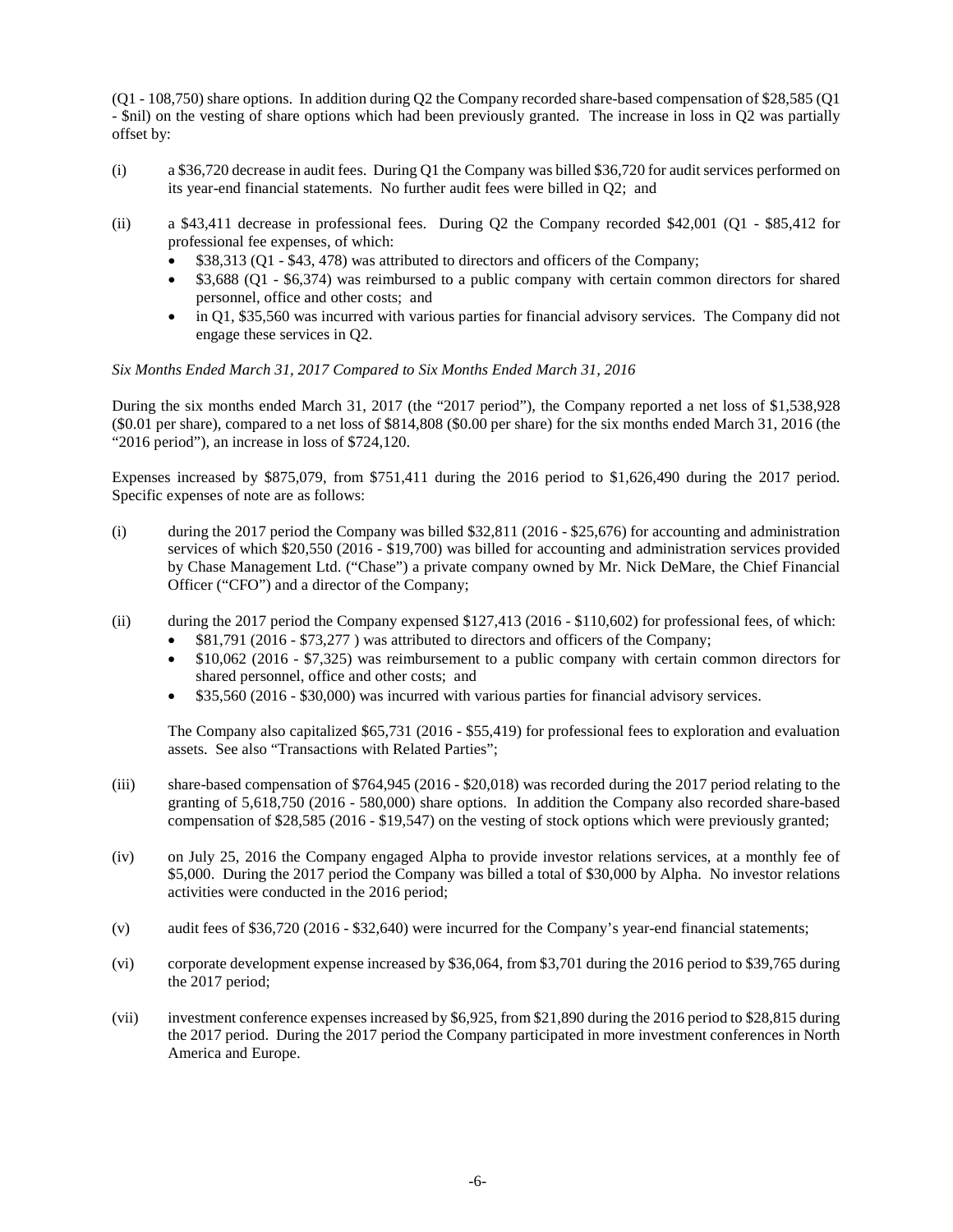The Company holds its cash in interest bearing accounts in major financial institutions. Interest income is generated from the deposits and fluctuates primarily with the levels of cash on deposit. During the 2017 period the Company recorded interest income of \$41,462 compared to \$22,691 during the 2016 period, an increase of \$16,771.

During the 2017 period the Company recorded a foreign exchange gain of \$46,100 compared to a foreign exchange loss of \$86,088 reported in the 2016 period. The increase in foreign exchange for the 2017 period arose from the appreciation of the Canadian dollar compared to the U.S. dollar on US currencies held.

|             |                             | As at March 31, 2017        |                    | As at September 30, 2016    |                             |                    |  |
|-------------|-----------------------------|-----------------------------|--------------------|-----------------------------|-----------------------------|--------------------|--|
|             |                             | <b>Deferred</b>             |                    |                             | <b>Deferred</b>             |                    |  |
|             | <b>Acquisition</b><br>Costs | <b>Exploration</b><br>Costs | <b>Total</b><br>\$ | <b>Acquisition</b><br>Costs | <b>Exploration</b><br>Costs | <b>Total</b><br>\$ |  |
| Colquipucro | 338,330                     | 7.497.061                   | 7,835,391          | 338,330                     | 7.427.994                   | 7,766,324          |  |
| Ayawilca    | 316.595                     | 12,835,891                  | 13,152,486         | 310.088                     | 11,653,857                  | 11,963,945         |  |
| Other       | 7,392                       | 1,926,955                   | 1.934.347          | 7,392                       | 2,187,350                   | 2,194,742          |  |
|             | 662.317                     | 22.259.907                  | 22.922.224         | 655.810                     | 21.269.201                  | 21.925.011         |  |

The carrying costs of the Company's exploration and evaluation assets are as follows:

Exploration and evaluation activities incurred during the 2017 period and fiscal 2016 are as follows:

|                                      | Colquipucro<br>\$ | <b>Ayawilca</b><br>\$ | Other<br>\$ | <b>Total</b><br>\$ |
|--------------------------------------|-------------------|-----------------------|-------------|--------------------|
| <b>Balance at September 30, 2015</b> | 7,673,029         | 9,025,503             | 2,099,426   | 18,797,958         |
| <b>Exploration costs</b>             |                   |                       |             |                    |
| Assays                               |                   | 30,168                |             | 30,168             |
| Camp costs                           | 4,372             | 234,497               |             | 238,869            |
| Community relations                  | 16,786            | 471,587               |             | 488,373            |
| Consulting                           | 29,758            | 29,758                | L,          | 59,516             |
| Depreciation                         | 177               | 12,869                | ÷.          | 13,046             |
| Drilling                             |                   | 692,422               |             | 692,422            |
| Environmental                        | 6,672             | 350,448               |             | 357,120            |
| <b>Exploration</b> site              | 5,806             | 87,020                |             | 92,826             |
| Field equipment                      |                   | 9,373                 | ÷           | 9,373              |
| Fuel                                 | 8,660             | 29,289                |             | 37,949             |
| Geological                           |                   | 264,054               |             | 264,054            |
| Geophysics                           | 3,547             | 266,267               |             | 269,814            |
| Metallurgical test work              |                   | 5,425                 |             | 5,425              |
| <b>Salaries</b>                      | 5,463             | 218,617               |             | 224,080            |
| Software and database management     | 7,880             | 7,880                 |             | 15,760             |
| Transportation                       | 4,174             | 42,940                |             | 47,114             |
| VAT incurred                         |                   |                       | 304,224     | 304,224            |
|                                      | 93,295            | 2,752,614             | 304,224     | 3,150,133          |
| <b>Acquisition costs</b>             |                   |                       |             |                    |
| Concession payments                  |                   | 185,828               |             | 185,828            |
| <b>Impairment</b>                    |                   |                       | (208,908)   | (208,908)          |
| <b>Balance at September 30, 2016</b> | 7,766,324         | 11,963,945            | 2,194,742   | 21,925,011         |
| <b>Exploration costs</b>             |                   |                       |             |                    |
| Camp costs                           | 1,912             | 232,983               |             | 234,895            |
| Community relations                  | 31,943            | 380,998               |             | 412,941            |
| Depreciation                         |                   | 1,097                 |             | 1,097              |
| Drilling                             |                   | 210,252               |             | 210,252            |
| Environmental                        | 11,812            | 149,216               |             | 161,028            |
| Geological                           | 9,677             | 154,107               |             | 163,784            |
| Geophysical                          | 5,355             | 6,032                 |             | 11,387             |
| Metallurgical test work              |                   | 38,982                |             | 38,982             |
| Software and database management     | 8,368             | 8,367                 |             | 16,735             |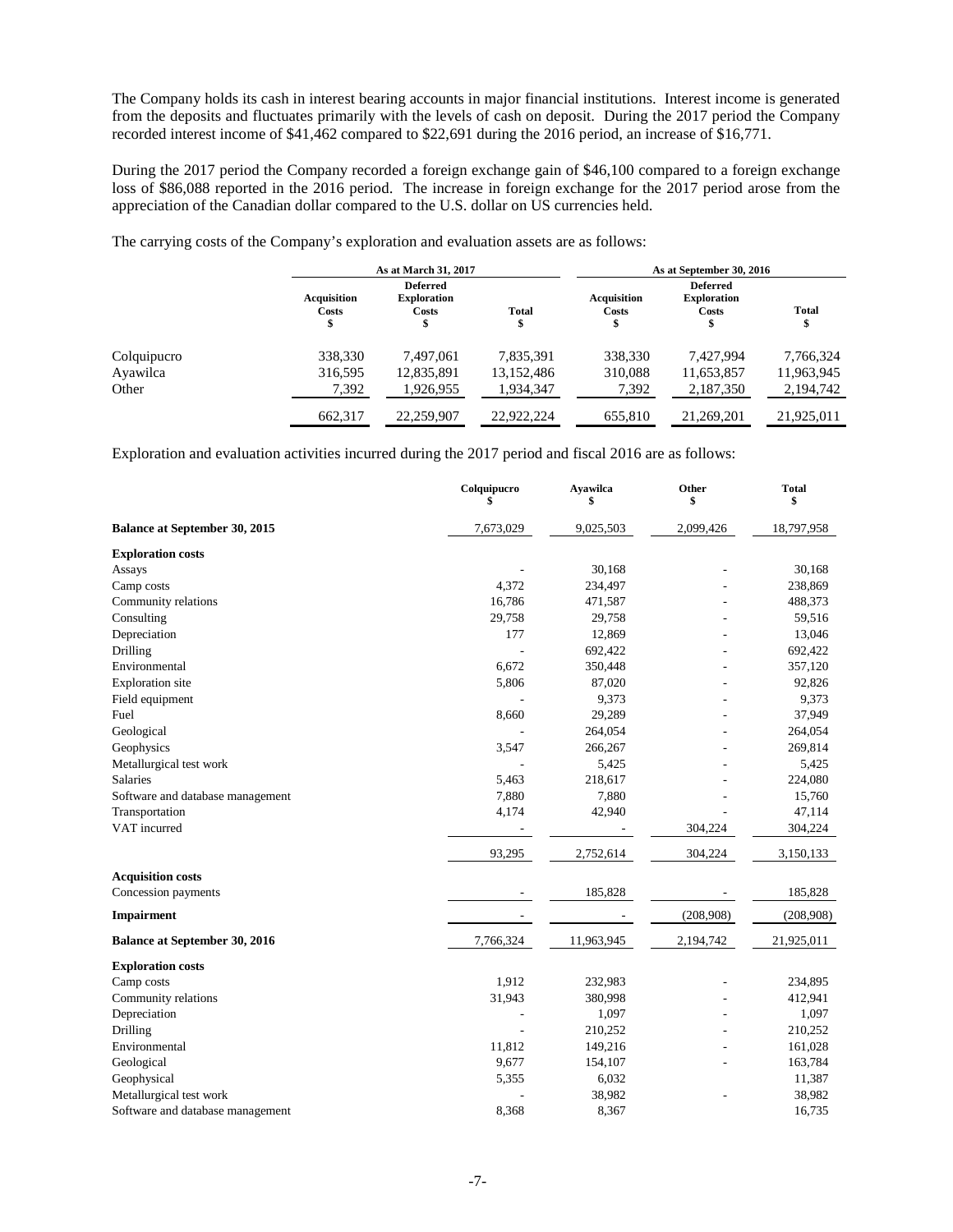|                                  | Colquipucro | Avawilca   | Other      | <b>Total</b><br>Φ |
|----------------------------------|-------------|------------|------------|-------------------|
| VAT incurred                     |             |            | 112.755    | 112,755           |
| VAT recovered                    |             |            | (373, 150) | (373, 150)        |
|                                  | 69,067      | 1,182,034  | (260, 395) | 990,706           |
| <b>Acquisition costs</b>         |             |            |            |                   |
| Concession payments              |             | 6.507      |            | 6,507             |
| <b>Balance at March 31, 2017</b> | 7,835,391   | 13,152,486 | 1,934,347  | 22,922,224        |

During the 2016 period the Company completed the drilling program at the Ayawilca Project and incurred a total of \$1,370,363 (2016 - \$1,991,548) for exploration expenditures, comprising \$1,188,541 (2016 - \$1,713,275) on the Ayawilca Project, \$69,067 (2016 - \$79,036) on the Colquipucro Project, and \$112,755 (2016 - \$199,237) for other concessions and IVA tax in Peru.

During the 2017 period the Company received a VAT recovery of \$373,150. As at March 31, 2017 the Company has recorded a VAT balance of \$1,677,204.

#### *Financings*

During the 2017 period the Company completed a private placement financing and issued a total of 55,000,000 common shares for gross proceeds of \$11,000,000. The Company has allocated the net proceeds from the financing to fund the ongoing 2017 drilling program at the Company's Ayawilca Project in Peru, as well as for other exploration expenditures, corporate purposes and general working capital. In addition, during the 2017 period the Company received \$313,500 (2016 - \$nil) from the exercise of share options.

During the 2016 period the Company did not completed any equity financings.

#### **Financial Condition / Capital Resources**

The Company's ability to continue as a going concern is dependent upon the ability of the Company to obtain the necessary financing to develop properties and to establish future profitable production. To date the Company has not earned significant revenues and is considered to be in the exploration stage. The Company's operations are funded from equity financings which are dependent upon many external factors and may be difficult to impossible to secure or raise when required. As at March 31, 2017 the Company had working capital in the amount of \$10,707,494. Management considers that the Company has sufficient funds to maintain ongoing corporate overhead and field expenses, complete its planned 10,000 - 15,000 metre drill program and metallurgical tests on Ayawilca and continue ongoing exploration activities on its existing mineral projects. Exploration activities may change as a result of ongoing results and recommendations or the Company may acquire additional properties which may entail significant exploration commitments. While the Company has been successful in securing financings in the past, there is material uncertainty it will be able to do so in the future.

#### **Off-Balance Sheet Arrangements**

The Company has no off-balance sheet arrangements.

#### **Proposed Transactions**

The Company has no proposed transactions.

#### **Critical Accounting Estimates**

The preparation of financial statements in conformity with IFRS requires management to make estimates and assumptions that affect the reported amounts of assets and liabilities and disclosure of contingent assets and liabilities at the date of the financial statements, and the reported amounts of revenues and expenditures during the reporting period. Examples of significant estimates made by management include estimating the fair values of financial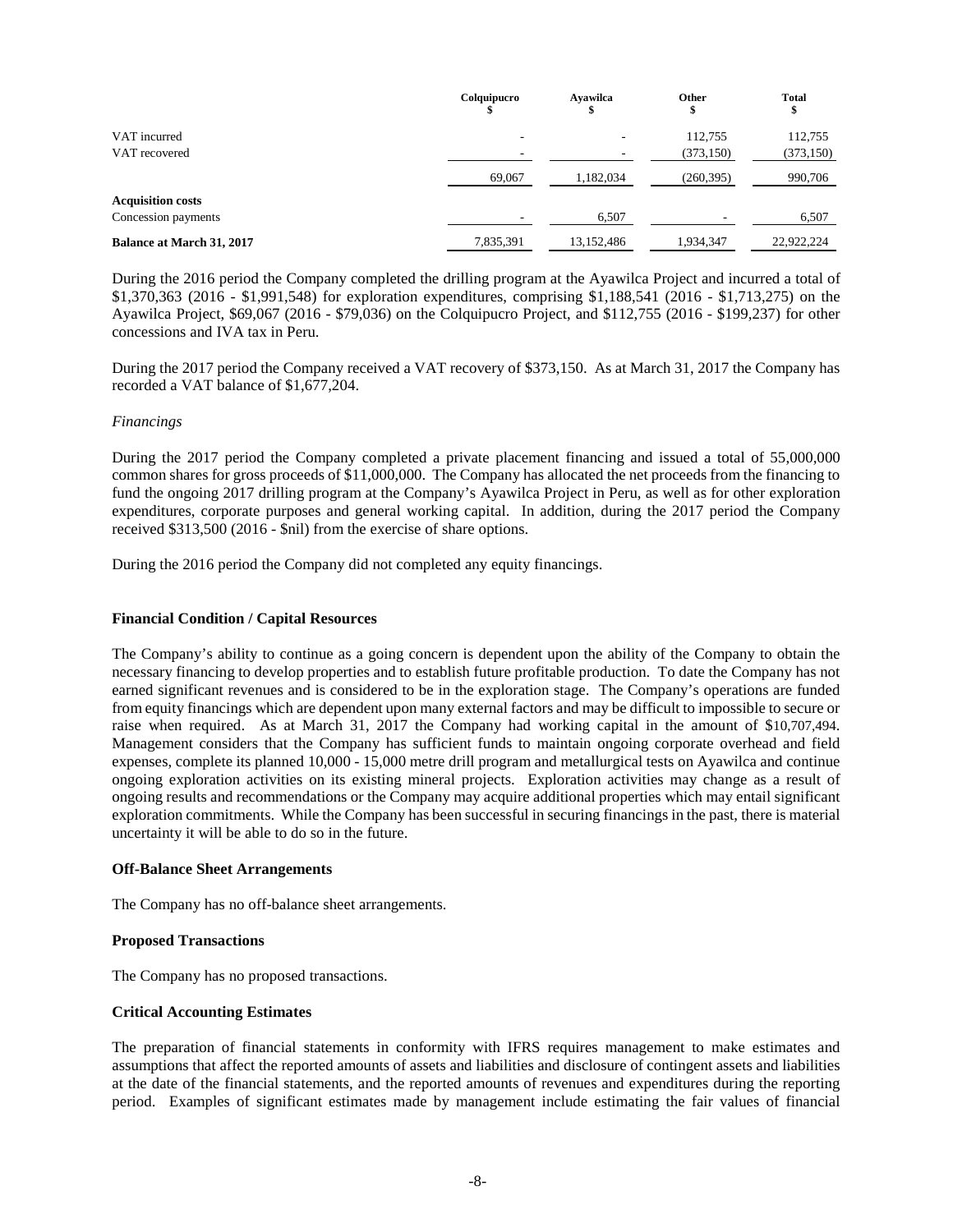instruments, valuation allowances for deferred income tax assets and assumptions used for share-based compensation. Actual results may differ from those estimates.

A detailed summary of all the Company's significant accounting policies is included in Note 3 to the September 30, 2016 annual consolidated financial statements.

## **Changes in Accounting Policies**

There are no changes in accounting policies.

#### **Transactions with Related Parties**

A number of key management personnel, or their related parties, hold positions in other entities that result in them having control or significant influence over the financial or operating policies of those entities. Certain of these entities transacted with the Company during the reporting period.

#### (a) *Transactions with Key Management Personnel*

During the 2017 and 2016 periods the Company the following amounts were incurred with respect to the Company's CEO (Dr. Carman), the Company's CFO (Mr. Nick DeMare) and the Company's VP Exploration (Mr. Alvaro Fernandez-Baca) as follows:

|                                               | 2017<br>\$ | 2016<br>\$ |
|-----------------------------------------------|------------|------------|
| Management fees - Dr. Carman                  | 110,000    | 110,000    |
| Professional fees - Mr. DeMare                | 15,000     | 15,000     |
| Professional fees - Mr. Fernandez-Baca        | 108,522    | 95,696     |
| Share-based compensation - Dr. Carman         | 44.057     | 9,134      |
| Share-based compensation - Mr. DeMare         | 81,800     | 10,413     |
| Share-based compensation - Mr. Fernandez-Baca | 21,077     |            |
|                                               | 380,456    | 240.243    |

The Company has expensed \$110,000 (2016 - \$110,000) to management fees, \$57,791 (2016 - \$55,277) to professional fees and \$146,934 (2016 - \$19,547) for share-based compensation. In addition the Company capitalized \$65,731 (2016 - \$55,419) to exploration and evaluation assets.

#### (b) *Transactions with Other Related Parties*

(i) During the 2017 and 2016 periods the following amounts were incurred for professional services provided by non-management current and former directors of the Company (Messrs. David Henstridge, Mary Little and William Lee) and the Corporate Secretary (Ms. Mariana Bermudez):

|                                                       | 2017<br>\$ | 2016<br>\$ |
|-------------------------------------------------------|------------|------------|
| Professional fees - Mr. Henstridge (current director) | 12,000     | 12,000     |
| Professional fees - Ms. Little (current director)     | 12,000     |            |
| Professional fees - Mr. Lee (former director)         |            | 6,000      |
| Share-based compensation - Mr. Henstridge             | 81,800     |            |
| Share-based compensation - Ms. Little                 | 81,800     |            |
| Share-based compensation - Ms. Marian Bermudez        | 56,237     |            |
|                                                       | 243,837    | 18,000     |

As at March 31, 2017, \$10,000 (September 30, 2016 - \$8,000) remained unpaid.

(ii) During the 2017 period the Company incurred a total of \$20,550 (2016 - \$19,700) with Chase, a private corporation owned by Mr. DeMare, for accounting and administrative services provided by